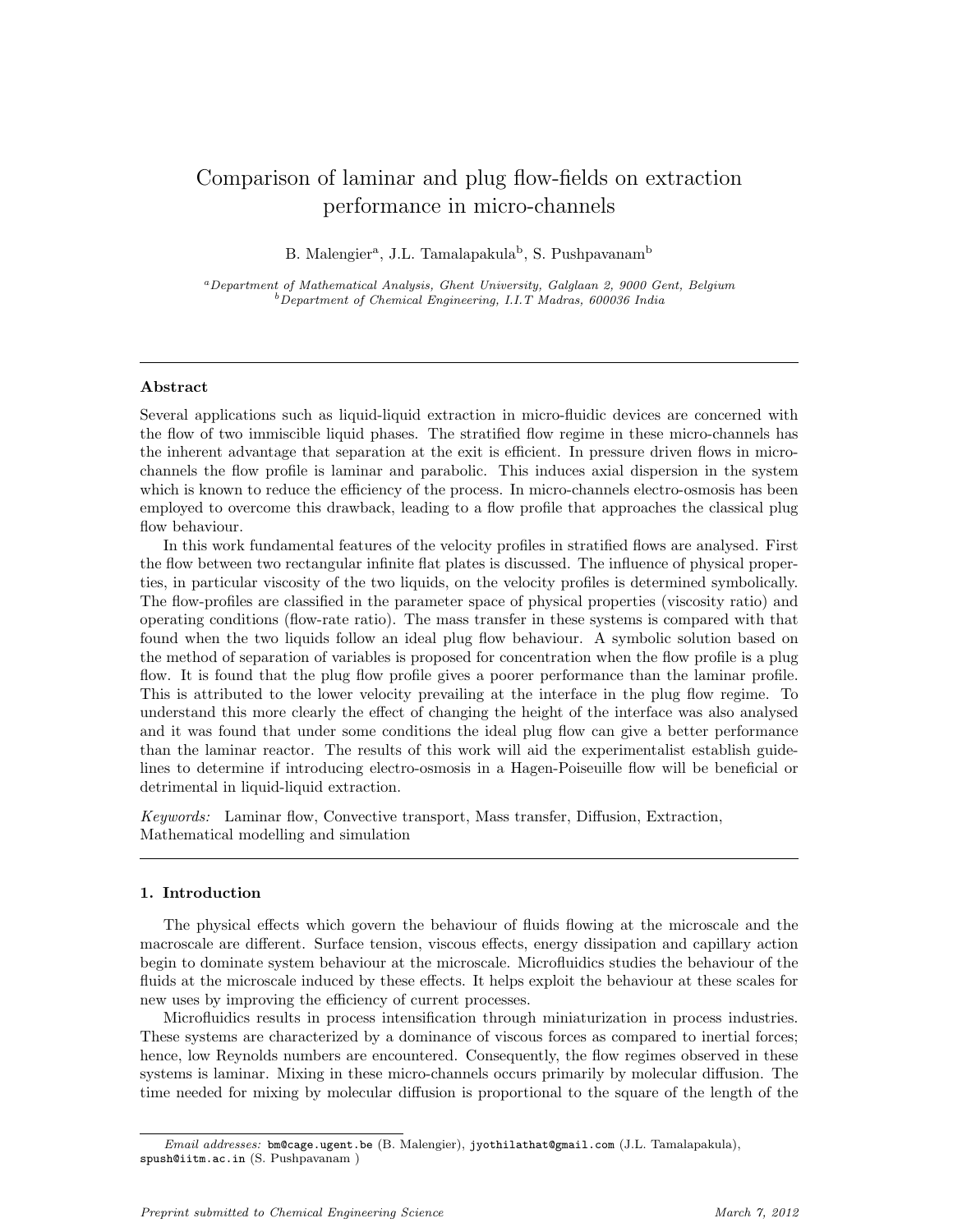diffusion path. The marked shortening of the diffusion path in a micro-channel results in relatively good mixing.

Multiphase liquid-liquid flows arise when two or more partially miscible or completely immiscible fluids are brought in contact and subjected to a pressure gradient. The resulting systems display different kinds of flow behaviour, e.g. droplet, slug or stratified flow. These regimes depend on the relative flow rates of the fluid phases involved, the resulting interaction between interfacial, and viscous forces and the wetting behaviour of the channel walls. Different liquid-liquid phase flow patterns in micro-channels have been experimentally analysed, see Dessimoz et al. [5]. Recently, Zhao et al. [16] studied mass transfer behaviour in a stainless steel micro-channel with a T-junction inlet under cross flow and opposing flow configurations. In Burns and Ramshaw [2] an immiscible liquid-liquid two phase flow system was analysed and the system was found to show stratified flow with a planar interface for a wide range of operating conditions. It was proposed that the slow flows provided opportunities for carrying out reactions and separations. In a later work the slug flow behaviour in liquid-liquid systems was analysed, see Burns and Ramshaw [3]. It was found that slug flow behaviour had a significant effect on the mass transfer rate of acetic acid from kerosene to the aqueous phase. They studied how the vortex motion within a slug could improve mass transfer across the interface. It was suggested that this could be exploited to control fast reactions which are mass transfer limited. These reactions include nitration, hydrogenation, sulfonation and oxidation of organic compounds. The slug flow regime is commonly encountered and has an important advantage that it facilitates rapid mass transfer as the surface area to volume ratio is significantly high. The biphasic hydrolysis of p-nitrophenylacetate was studied under stratified and segmented flow conditions. The effect of sonication and phase transfer catalysis in this system was analysed in Ahmed-Omer et al. [1]. The mass transfer rate also depends on the presence of a film outside the non wetting phase which is determined by the capillary number, see Taha and Cui [13], Dessimoz et al. [5].

In the context of mass transfer across membranes Guo and Ho [8] have analysed an symbolic solution based on separation of variables for co-current and counter-current flows in an annulus. The eigenfunctions were calculated using a power series expansion. The velocity fields in the two chambers were decoupled as they were separated by a porous membrane. Electro-osmotic flows in micro channels have been frequently proposed as being useful for overcoming dispersion effects. This causes the velocity profile in the micro-channel to remain almost uniform except for a small region near the walls. This helps the flow-field evolve to a plug-flow regime in the micro-channel as opposed to the parabolic laminar profile. Liu et al. [9] and Gao et al. [7] have studied the electro-osmotic flow in a rectangular channel when one fluid is conducting and the other is non conducting as it usually the case in extraction. The flow-profiles were obtained symbolically for the two fluids when the non conducting fluid was dragged by the viscous force of the conducting fluid. Wang et al. [15] have studied experimentally as well as theoretically how the interface level can be controlled in a two liquid system under the influence of a pressure drop and an electric field applied to one of the fluids. Their results indicate that the flow profiles in the two fluids can be approximated as plug-flows with a jump discontinuity at the interface for some operating conditions.

Recently studies have focussed on liquid-liquid extraction in the stratified flow regime in the micro-channels. The stratified flow pattern can be exploited to facilitate complete separation at the channel exit. The extraction of vanillin dissolved in water using toluene in micro-structured devices made of Polydimethylsiloxane (PDMS) was studied by Fries et al. [6]. Here the performance of segmented and stratified flow regimes were compared. Laser-induced fluorescence (LIF) and microscopic particle image velocimetry (microPIV) measurements showed a laminar profile for stratified flow, whereas vortices in the slug were detected for segmented flow. The influence of channel width and therefore, the surface-to-volume ratio was investigated for stratified flow. There was a significant enhancement of mass transfer with decrease in the channel cross-sectional area for the stratified flow regime.

Three different fluid-flow patterns in a Y-shaped micro-channel, contact or stratified flow, segmented flow and emulsification were investigated in Okubo et al. [11]. Here a one-dimensional model for extraction assuming the interface to be at the centre of the channel was used to compare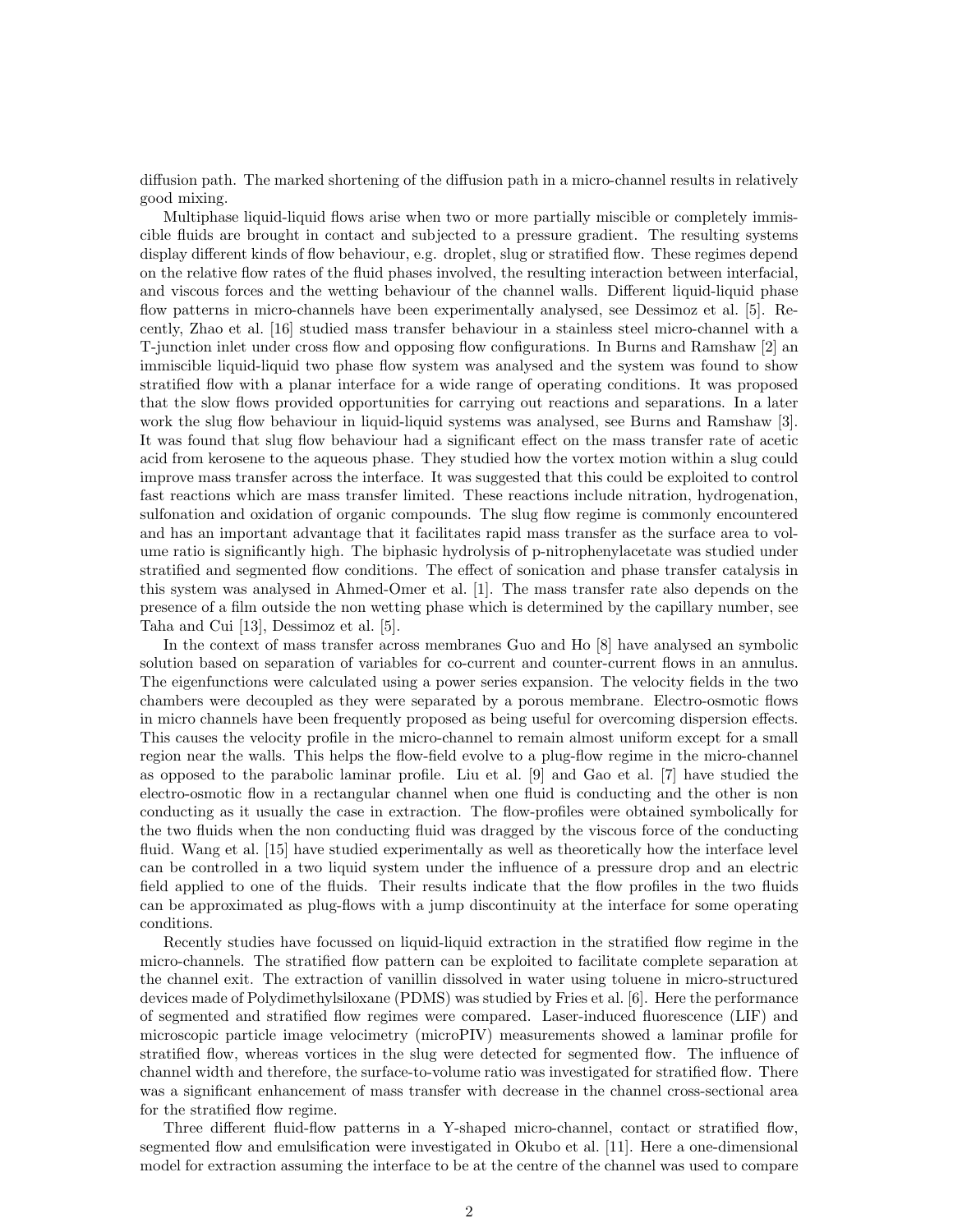

Figure 1: Schematic picture of the stratified flow system showing all variables. Velocity profile is for  $\mu_1 > \mu_2$ , ∆*P <* 0.

the model predictions with the experimental behaviour. A two-dimensional flow-field taking into account the effect of the interface not being at the centre was analysed by  $\tilde{Z}$ nidaršič-Plazl and Plazl [14]. They compare their model predictions with experimental results on steroid extraction.

Modelling work on extraction in micro-channels has been mostly confined so far to preliminary studies. In Malengier et al. [10] the authors developed a model for stratified flow, indicating how performance can be optimized. In this work the extraction of a system is analysed when the flow-rates of the two fluids is fixed. The interface height is dependent on the viscosities and is determined from the flow field. A closed form symbolic solution for the concentration profile is established for the case when the velocity fields are uniform in each fluid. As our system is linear we view the governing differential equation and boundary conditions in the framework of linear operator theory. An inner product in which the system (differential operator subject to the boundary conditions) is self-adjoint is used to find the solution in the form of a series expansion. This is used to determine the mass transfer behaviour. For the laminar flow a numerical solution based on the method of lines is used to determine the effect of different parameters on extraction efficiency for flow between parallel plates. The mass transfer performance of laminar and plug flow behaviour are compared under different conditions. These results are extended to the case of a rectangular micro channel using the finite volume method. Experimentally the electro-osmotic effect can be used to vary and control the interface height and it is shown that under some conditions the plug flow behaviour will be better than the laminar behaviour. A physical basis for the results obtained is presented. It is generally believed that electro-osmotic flow would improve the performance of the micro-channel. This work provides guidelines to decide whether electro-osmosis is necessary to improve the performance of extraction in stratified flows.

# **2. Hydrodynamic behaviour**

First, the stratified flow of two liquid phases is analysed between two infinite horizontal plates extending to infinity in two directions. The distance between the plates (along the *x*-direction) is taken as *H* and the liquid-liquid interface is at distance *h* from the lower plate. The flow is assumed to be in the *y*-direction the plates extending to infinity in the *z*-direction. Fig. 1 shows a schematic of the set up along with the axis. The velocity profile is obtained assuming the flow to be steady, fully developed and the liquids to be incompressible. The velocity profiles of the system are governed by the equation

$$
\frac{\partial p}{\partial y} = \mu_1 \frac{\partial^2 v_1}{\partial x^2} \quad \text{for } 0 < x < h,
$$
  
\n
$$
\frac{\partial p}{\partial y} = \mu_2 \frac{\partial^2 v_2}{\partial x^2} \quad \text{for } h < x < H.
$$
\n(1)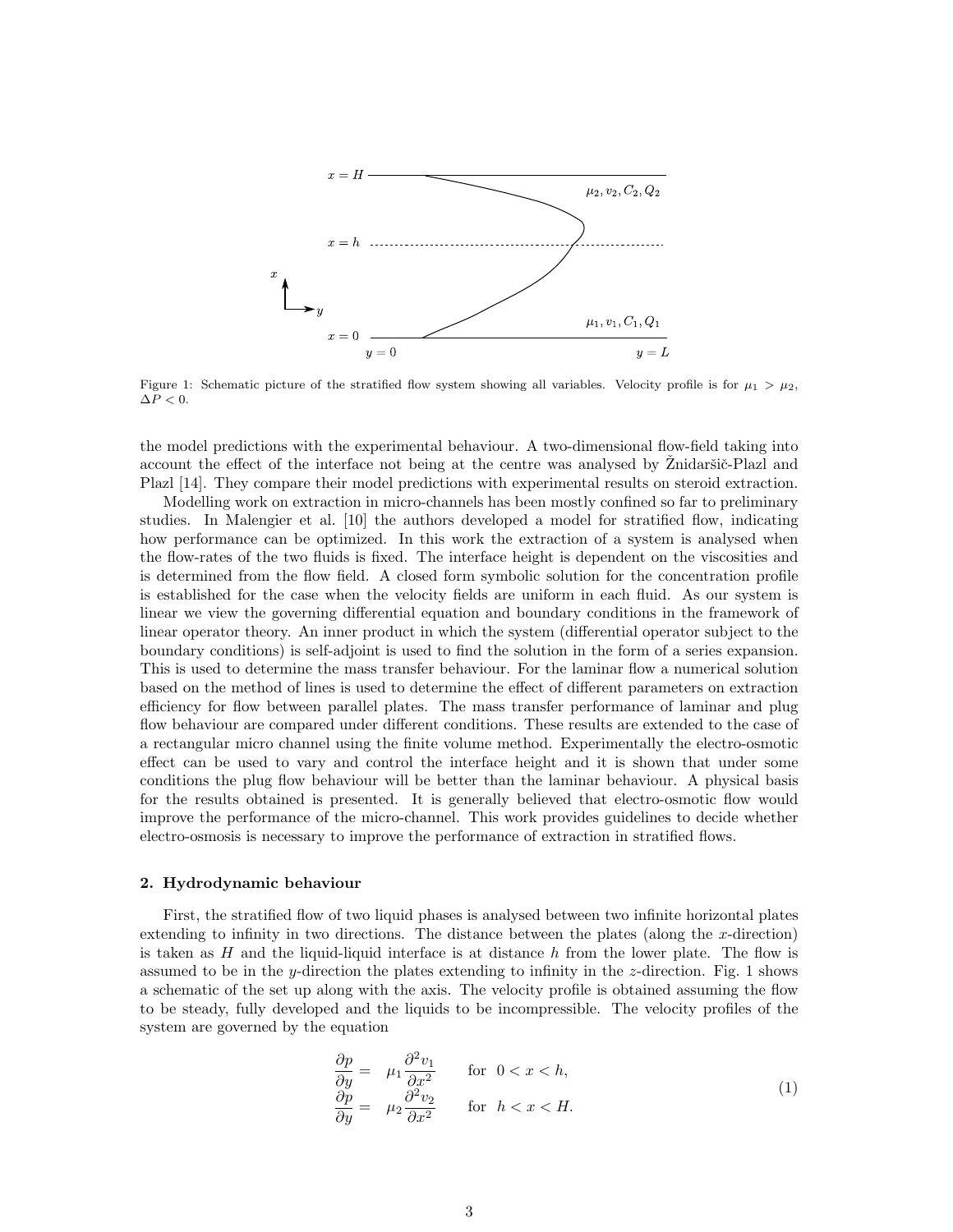These equations are subject to the conditions of no slip at the walls and continuity of velocity and shear stress at the interface which is located at *h*. So

$$
v_1 = 0 \qquad \text{for } x = 0,
$$
  
\n
$$
v_1 = v_2 \qquad \text{for } x = h,
$$
  
\n
$$
\mu_1 \frac{\partial v_1}{\partial x} = \mu_2 \frac{\partial v_2}{\partial x} \qquad \text{for } x = h,
$$
  
\n
$$
v_2 = 0 \qquad \text{for } x = H.
$$
\n(2)

In the above the subscript 1 and 2 are used to denote the fluid in the first and second region respectively. The solutions to the above equation yield the velocity profiles of the two liquids as

$$
\begin{cases}\nv_1(x) = -\frac{x(h^2(\mu_2 - \mu_1) - xH\mu_1 + H^2\mu_1 - xh(\mu_2 - \mu_1))}{2(h(\mu_2 - \mu_1) + H\mu_1)\mu_1}\nabla P & \text{for } 0 < x < h, \\
v_2(x) = -\frac{(H-x)\left(Hh(\mu_2 - \mu_1) + xH\mu_1 - h^2(\mu_2 - \mu_1) + xh(\mu_2 - \mu_1)\right)}{2(h(\mu_2 - \mu_1) + H\mu_1)\mu_2}\nabla P & \text{for } h < x < H.\n\end{cases}
$$
\n(3)

Here the imposed pressure gradient is denoted as  $\nabla P$ . The flow behaviour is hence similar to the Hagen-Poiseuille flow (parabolic in shape) where both the fluids are subject to the same pressure drop. The velocity field is continuous at the interface *h* but its derivatives are discontinuous, Fig. 1. From the point of view of the experimentalist the flow rates  $Q_1$  and  $Q_2$  are fixed. They are given by

$$
\begin{cases}\nQ_1 = \int_0^h v_1(x) dx \\
= -\frac{h^2 (h^2 \mu_2 + \mu_1 (4H^2 - (H+h)^2))}{12 \mu_1 (\mu_1 (H-h) + \mu_2 h)} \nabla P, \\
Q_2 = \int_h^H v_2(x) dx \\
= -\frac{(h-H)^2 (\mu_1 (h-H)^2 - h \mu_2 (h-4H))}{12 \mu_2 (\mu_1 (H-h) + \mu_2 h)} \nabla P.\n\end{cases}
$$
\n(4)

These equations are used to determine the pressure drop *∇P* and the height *h* of the interface for a given combination of flow-rates and fluids. Alternatively, if the pressure drop and height of interface are specified, the velocity profiles in each liquid layer can be found and from this the flow rates can be determined. The velocity profile is parabolic in shape and hence it has a maximum. This can lie in either of the two liquids. To determine the operating parameters for which the maximum lies in one of the two liquids, the critical condition at which the maxima lies at the interface of the two liquids is found out by setting the derivative of the velocity equal to zero at the interface for each of the velocity expressions. This gives us the condition

$$
\frac{h_{\text{crit}}}{H} = \frac{1}{1+\sqrt{r}}, \quad r = \frac{\mu_2}{\mu_1}, \quad 0 < h_{\text{crit}} < H,
$$

where  $r$  is the ratio of the two viscosities. For a given combination of fluids (or viscosity of the fluids) we see that the interface height when the maximum of the velocity profile lies at the interface depends only on the viscosity ratio. The ratio of the flow-rates of the two fluids when the maximum of the velocity profile is at the interface can be found out from the corresponding velocity profiles,

$$
\frac{Q_1}{Q_2} = \frac{1}{\sqrt{r}}.
$$

This ratio is also dependent only on *r* and in particular the pressure drop does not influence the ratio of the flow-rates, as it effects both the flow-rates equally in a linear manner. A plot of the critical flow-rate ratio  $Q_1/Q_2$  on  $1/r$  is shown in Fig. 2. Along the curve the maximum of the velocity profile lies on the interface. It is seen that the curve divides the first quadrant (the region of physically relevant space) into two regions. In region I the maximum lies in the first fluid  $(0 \leq x \leq h)$  while in region II the maxima lies in the second fluid  $(h \leq x \leq H)$ . For a given *r* we can hence choose two different values of *Q*1*/Q*<sup>2</sup> one above and below the curve and compare the mass transfer characteristics. This would correspond to a situation when the same two fluids are chosen but the relative flow rates of the two fluids are different. Similarly for a given  $Q_1/Q_2$  we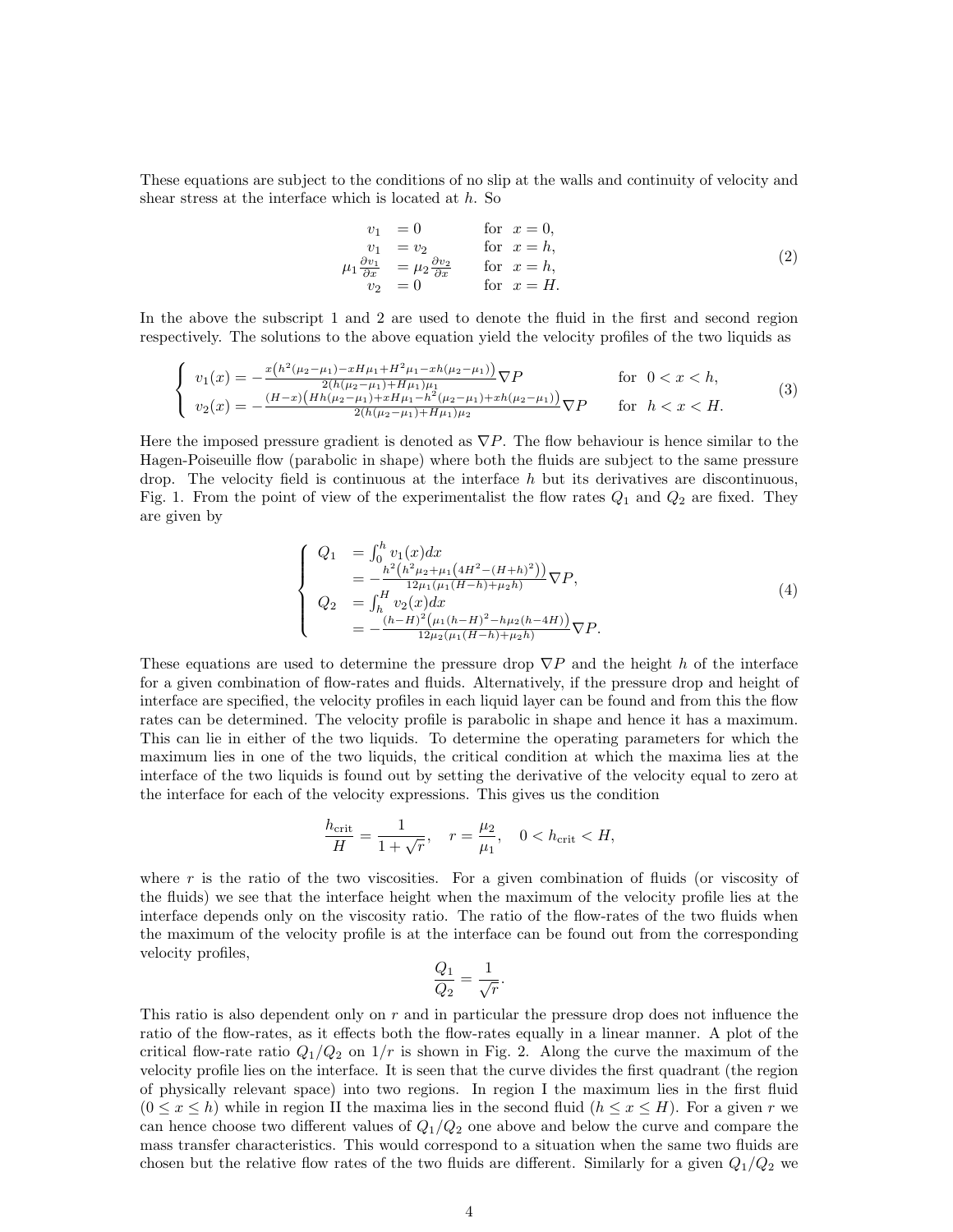

Figure 2: Dependence of the critical flow rate ratio  $Q_1/Q_2$  when the maximum occurs at the interface on the ratio of the viscosities  $\mu_1/\mu_2$ . Velocity profiles in each region are shown.

could choose two different values of *r* such that we are in the two regions and compare the mass transfer characteristics. This corresponds to a situation when the flow-rates of the two fluids are the same but the viscosity ratio of the two fluids are different. Any differences in the mass transfer behaviour in the two systems can be attributed to dispersion effects arising from the shapes of the velocity profiles.

#### **3. Mass transfer in extraction**

The mass transfer in a co-current stratified flow of a liquid-liquid extraction system in a microchannel is now analysed. Here we consider the flow of a solute in the first fluid which is being extracted by the second fluid. The concentration in fluid 1, respectively 2 is represented by *C*1, respectively *C*2. Considering steady-state operation with convection in the *y*-direction and diffusion in the *x*-direction we obtain the equations which govern the behaviour of the system as

$$
v_1 \partial_y C_1 = D_1 \partial_{xx} C_1 \quad \text{for } 0 < x < h,
$$
  
\n
$$
v_2 \partial_y C_2 = D_2 \partial_{xx} C_2 \quad \text{for } h < x < H.
$$
\n
$$
(5)
$$

At the interface we have,

$$
\begin{array}{rcl}\nC_1 & = KC_2, & \text{for } x = h, \\
-D_1 \partial_x C_1 & = -D_2 \partial_x C_2, & \text{for } x = h,\n\end{array} \tag{6}
$$

at the walls we have

$$
\begin{aligned}\n\partial_x C_1 &= 0, & \text{for } x = 0, \ y > 0 \\
\partial_x C_2 &= 0, & \text{for } x = H, \ y > 0,\n\end{aligned}
$$

and at the inlet  $y = 0$  we have

$$
C_1 = C^{in}
$$
 for  $0 < x < h, y = 0$   
\n $C_2 = 0$  for  $h < x < H, y = 0$ .

The film interface conditions result in a discontinuous concentration profile, while keeping the mass flux continuous. If  $K > 1$ ,  $C_2$  remains below the value of  $C_1$  at the interface. When  $K < 1$ the reverse is true and the second fluid extracts the solvent out of the first strongly. Here the concentration  $C_1$  is depleted at the interface so as to build up a larger  $C_2$  concentration. In our computations we use  $C^{in} = 1 \text{ mol/m}^3$ .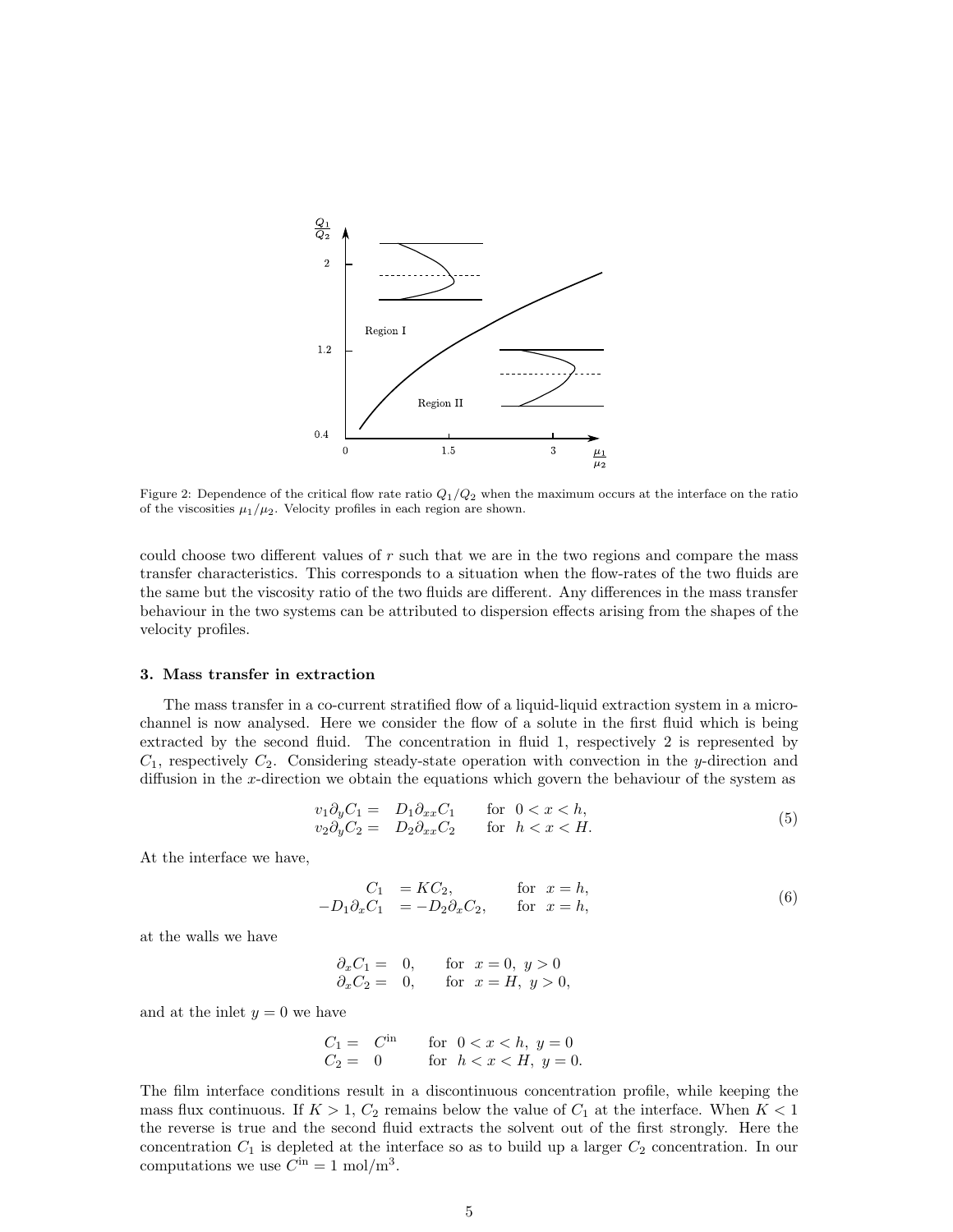#### **4. Plug Flow Regime**

The convection diffusion equation can be solved symbolically and elegantly under the assumptions of (i) the Plug Flow Regime (PFR) which consists of a uniform velocity in the two fluids  $(v_1)$ and  $v_2$  are constant), and (ii) a constant transverse diffusion coefficient  $(D_1 \text{ and } D_2)$ . We start with non dimensionalizing the equations with respect to their characteristic lengths and initial concentrations,

$$
x^* = \frac{x}{H}
$$
,  $y^* = \frac{y}{L}$ ,  $h^* = \frac{h}{H}$ , and  $C_i^* = \frac{C_i}{C^{in}}$ ,

which gives the dimensionless form as

$$
\partial_y C_i = \frac{1}{\text{Pe}_i} \partial_{xx} C_i, \quad \text{where} \quad \text{Pe}_i = \frac{v_i H^2}{D_i L}, i = 1, 2. \tag{7}
$$

For simplicity, we have dropped and will drop the superscript  $\star$  from now on. We seek the solution  $C_i(x, y)$  in the form  $g_i(y)f_i(x)$ . Substituting this in (7) gives

$$
\frac{g_i'(y)}{g_i(y)} = \frac{1}{\text{Pe}_i} \frac{f_i''(x)}{f_i(x)} = -\lambda^2,
$$
  

$$
f_i''(x) + \lambda^2 \text{Pe}_i f_i(x) = 0,
$$
  

$$
g_i'(y) + \lambda^2 g_i(y) = 0.
$$
 (8)

or

$$
f_i''(x) + \lambda^2 \text{Pe}_i f_i(x) = 0, g_i'(y) + \lambda^2 g_i(y) = 0.
$$
 (8)

This results in an eigenvalue problem in the *x* direction whose solution is

$$
f_1(x) = a \sin(\lambda \sqrt{Pe_1}x) + b \cos(\lambda \sqrt{Pe_1}x), \qquad 0 < x < h,f_2(x) = c \sin(\lambda \sqrt{Pe_2}(1-x)) + d \cos(\lambda \sqrt{Pe_2}(1-x)), \quad h < x < 1.
$$
 (9)

The boundary conditions at  $x = 0, 1$  yield  $a = c = 0$ . At  $x = h$ , the boundary condition  $C_1 = KC_2$ implies

$$
b\cos(\lambda\sqrt{\text{Pe}_1}h) = Kd\cos(\lambda\sqrt{\text{Pe}_2}(1-h)),
$$

while  $D_1 \partial_x C_1 = D_2 \partial_x C_2$  implies

$$
-bD_1\lambda\sqrt{\text{Pe}_1}\sin(\lambda\sqrt{\text{Pe}_1}h) = dD_2\lambda\sqrt{\text{Pe}_2}\sin(\lambda\sqrt{\text{Pe}_2}(1-h)).
$$

This yields the characteristic equation which determines the eigenvalues  $\lambda$  as the solution to

$$
\sqrt{\text{Pe}_2} \cos(\lambda \sqrt{\text{Pe}_1} h) \sin(\lambda \sqrt{\text{Pe}_2} (1 - h)) + K\beta \sqrt{\text{Pe}_1} \sin(\lambda \sqrt{\text{Pe}_1} h) \cos(\lambda \sqrt{\text{Pe}_2} (1 - h)) = 0, \quad (10)
$$

where  $\beta = D_1/D_2$ . The eigenfunctions corresponding to the *n*th eigenvalue is

$$
f^{n}(x) = \begin{cases} f_{1}^{n}(x) = b_{n} \cos(\lambda_{n} \sqrt{\text{Pe}_{1}} x), & 0 < x < h, \\ f_{2}^{n}(x) = d_{n} \cos(\lambda_{n} \sqrt{\text{Pe}_{2}} (1 - x)), & h < x < 1. \end{cases}
$$
(11)

It has been shown in [12] that this system is self-adjoint in the inner product (when the velocity in the two fluids are equal  $v_1 = v_2$ )

$$
\langle f^n, f^m \rangle = \int_0^h f_1^n f_1^m dx + K \int_h^1 f_2^n f_2^m dx.
$$

The eigenfunctions are normalized with respect to this inner product and the constants  $b_n$ ,  $d_n$  are obtained as

$$
b_n = \left[\frac{2\lambda_n\sqrt{\text{Pe}_1}h + \sin(2\lambda_n\sqrt{\text{Pe}_1}h)}{4\lambda_n\sqrt{\text{Pe}_1}} + K\frac{\beta^2 P_1 \sin^2(\lambda_n\sqrt{\text{Pe}_1}h)}{\text{Pe}_2 \sin^2(\lambda_n\sqrt{\text{Pe}_2}(1-h))} \frac{2(1-h)\lambda_n\sqrt{\text{Pe}_2} + \sin(2\lambda_n\sqrt{\text{Pe}_2}(1-h))}{4\lambda_n\sqrt{\text{Pe}_2}}\right]^{-\frac{1}{2}},
$$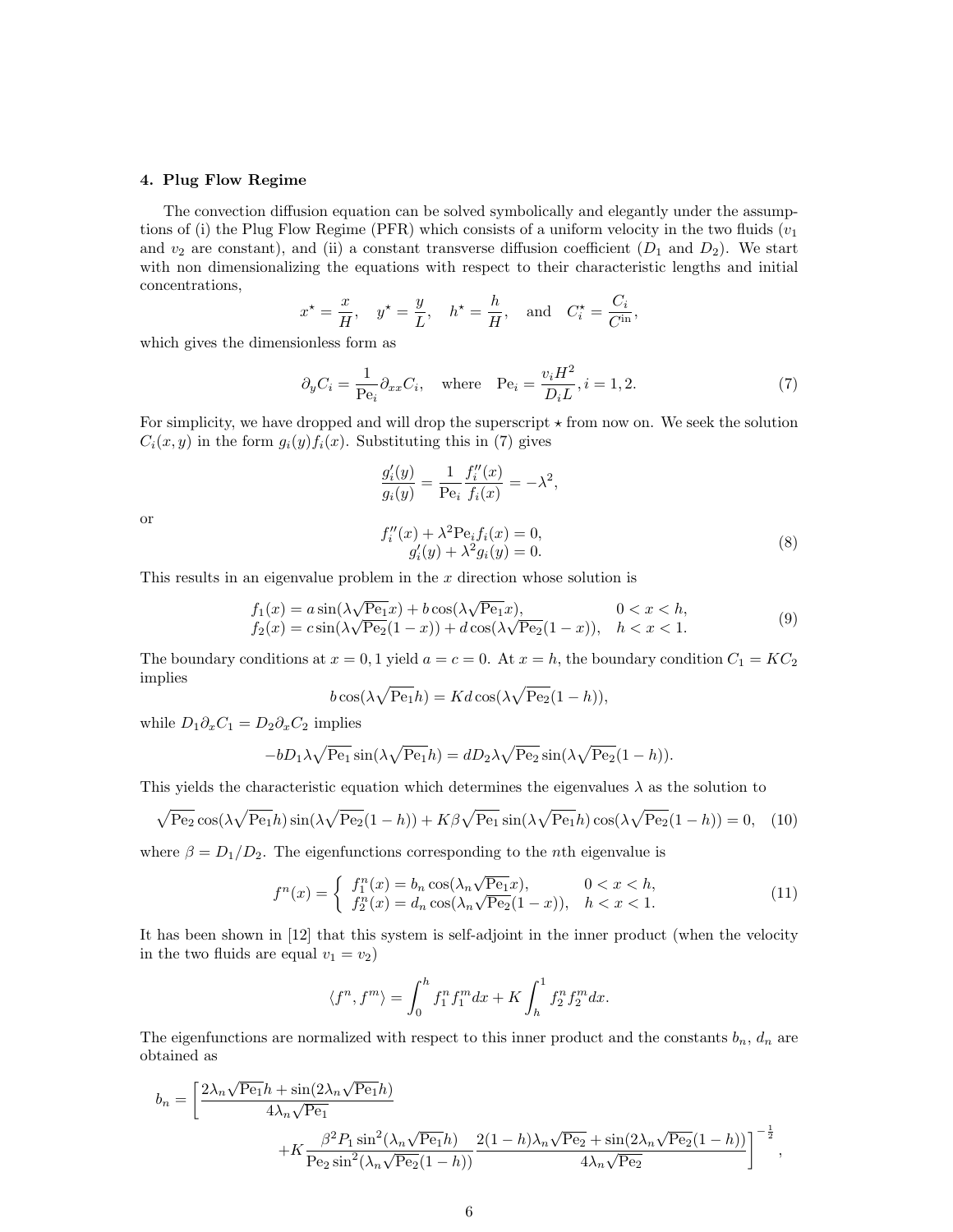$$
d_n = -b_n \frac{\beta \sqrt{\text{Pe}_1} \sin(\lambda_n \sqrt{\text{Pe}_1} h)}{\sqrt{\text{Pe}_2} \sin(\lambda_n \sqrt{\text{Pe}_2} (1 - h))}.
$$

The solution for the *y* dependency is  $g_n(y) = k_n \exp(-\lambda_n^2 y)$ .

For co-current extraction the initial condition is  $C_1 = 1$  for  $0 < x < h$  and  $C_2 = 0$  for  $h < x < 1$ . The coefficient  $k_n$  can be obtained from the initial condition as

$$
k_n = b_n \frac{\sin(\lambda_n \sqrt{\text{Pe}_1}h)}{\lambda_n \sqrt{\text{Pe}_1}}.
$$

Since the boundary conditions are homogeneous Neumann conditions in the *x*-direction,  $\lambda = 0$  is also an eigenvalue, which corresponds to  $n = 1$ . The eigenfunction corresponding to this is the equilibrium solution and is given by

$$
Ceq(x, y) = \begin{cases} 1 \\ 1/K \end{cases} \times \frac{h}{h + \frac{(1-h)}{K}}, \qquad \begin{array}{l} 0 < x < h, \\ h < x < 1. \end{array} \tag{12}
$$

The complete solution to the convection diffusion equation is hence

$$
C(x,y) = \begin{cases} 1 & \text{if } \lambda < \frac{h}{h + \frac{(1-h)}{K}} + \sum_{n=2}^{\infty} b_n \frac{\sin(\lambda_n \sqrt{\text{Pe}_1}h)}{\lambda_n \sqrt{\text{Pe}_1}} \exp(-\lambda_n^2 y) f^n(x), & \lambda < x < h, \lambda < 1. \end{cases} \tag{13}
$$

It was found that the above solution converged to the concentration profile when 50 terms are taken. This implies that (10) is to be solved for the first 50 roots. Since the roots are computed numerically care has to be taken to ensure that the roots are arranged in ascending order, there is no repetition of roots and no roots are missed out. This symbolic solution is used to validate the numerical code based on a second order finite difference scheme in space and method of lines. The numerical method was used to determine the behaviour of the laminar flow regime.

#### **5. Stratified flow in rectangular channels**

The results obtained up to now are valid for the case of the 1D channel i.e., stratified flow in a narrow gap between two large flat plates. Now, we extend this to stratified flow in a channel with a rectangular cross-section. Here the flow equations are described by

$$
\nabla P = \mu_1 \Delta v_1(x, z) \quad \text{for } 0 < x < h, 0 < z < W, \n\nabla P = \mu_2 \Delta v_2(x, z) \quad \text{for } h < x < H, 0 < z < W.
$$
\n
$$
\tag{14}
$$

In this we assume the interface to be at a fixed position  $h, \forall z \in (0, W)$ . This is justified in the limit of low interfacial tensions.

To determine the flow in a rectangular channel of width *W* and height *H* one can exploit the fact that (14) is a linear elliptic non-homogeneous partial differential equation of the Poisson type. Using the method of full eigenfunction expansion, we obtain,

$$
v_1 = \sum_{n=1}^{\infty} \sin \frac{n\pi z}{W} \left( a_{1,n} \sinh \frac{n\pi x}{W} + a_{2,n} \cosh \frac{n\pi x}{W} + 1 \right) a_{3,n}
$$
 (15)

$$
v_2 = \sum_{n=1}^{\infty} \sin \frac{n \pi z}{W} \left( b_{1,n} \sinh \frac{n \pi x}{W} + b_{2,n} \cosh \frac{n \pi x}{W} + 1 \right) b_{3,n}, \tag{16}
$$

The coefficients  $a_{3,n}, b_{3,n}$  can be obtained by requiring that they satisfy (14). This gives

$$
a_{3,n} = -2\frac{W^2}{\mu_1 n^3 \pi^3} \nabla P \left(1 - (-1)^n\right),\tag{17}
$$

$$
b_{3,n} = \frac{\mu_1}{\mu_2} a_{3,n}.
$$
 (18)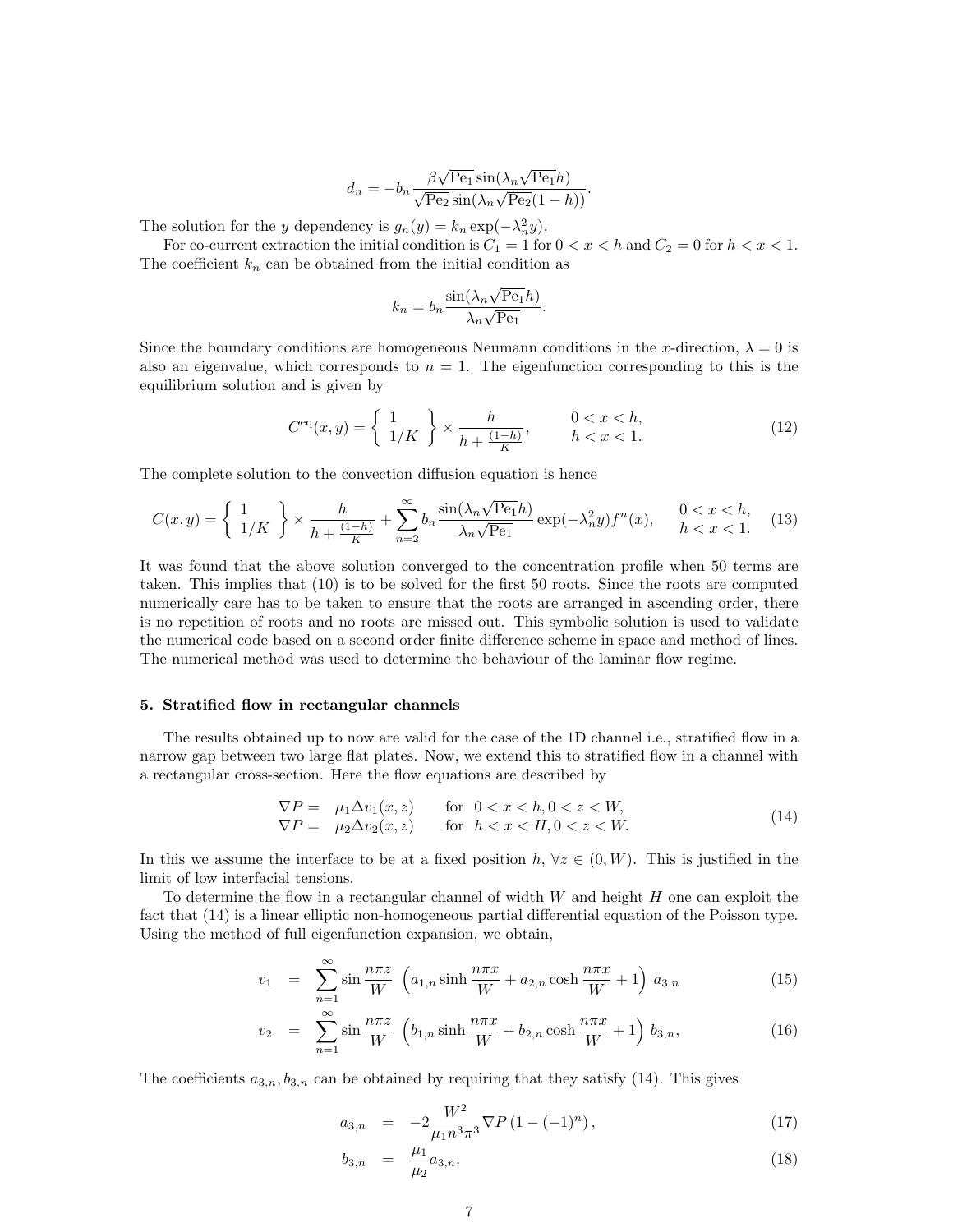

Figure 3: Velocity contours in a 0*.*04*×*0*.*04 square micro-channel for *<sup>Q</sup>*<sup>1</sup> = 0*.*2766*×*10*−*<sup>10</sup> <sup>m</sup>3/s, *<sup>Q</sup>*<sup>2</sup> = 0*.*375*×*10*−*<sup>10</sup>  $m^3/s$ , (a)  $\mu_1 = 0.001$  Pas,  $\mu_2 = 0.002$  Pas,  $h/H = 0.4$   $\nabla P = -110$  Pa/m. (b)  $\mu_1 = 0.001$  Pas,  $\mu_2 = 0.0005$  Pas,  $h/H = 0.498$ ,  $\nabla P = -51.63$  Pa/m, vertical black line is the interface.

Next, imposing the boundary conditions on the velocities gives expressions for the unknown coefficients  $a_{1,n}$ ,  $b_{1,n}$ ,  $a_{2,n}$ ,  $b_{2,n}$ . For an accurate solution of the velocity field, one must consider a sufficiently large number of terms in the infinite sum. However,  $sinh(x)$  tends to  $cosh(x)$  for large values of *x*. This can lead to large numerical errors, and some of the terms become numerically unbounded. This is addressed in the limit of large values of the index of summations by using  $a_{1,n} = -a_{2,n}$  and  $b_{1,n} = -b_{2,n}$ . The analytical expression is used to plot contours of the velocity field shown in Fig. 3. It was found that 60 terms were sufficient to obtain a converged solution (taking additional terms terms do not affect the solution anymore on the chosen grid). The contours were plotted by considering 60 terms in the series expansion. This was found to be sufficient to get smooth profiles. The flow rates corresponding to this flow field can be computed numerically. The species balance equations are solved using a finite volume approach for this geometry.

#### **6. Results and Discussion**

In this work our focus is on stratified flow behavior. The advantages of this flow stem from the ease of separation of the two streams at the channel exit. This has been experimentally exploited by Okubo et al. [11], Fries et al. [6] and by Znidaršič-Plazl and Plazl [14]. Hence the stratified flow behavior discussed in this work is of practical relevance. The operating conditions i.e., flow rate combinations under which this flow-regime and the other commonly observed slug-flow regime is observed has been reported in Cherlo et al. [4].

In order to compare the results of our simulations and to be consistent with the literature, and evaluate the performance of a specific micro-channel set-up, we introduce some characteristic quantities. These are now defined.

# *6.1. Characteristic quantities*

The first is the efficiency *E*, defined in terms of the mixed cup concentrations as

$$
E = \frac{C_2(L) - C_2(0)}{C_2^{\text{eq}} - C_2(0)},
$$

where  $C_2^{\text{eq}}$  is the equilibrium outflow concentration in the second region, and typically  $C_2(0) = 0$ . Furthermore, the mixed cup concentration is given by  $C_i(y) = \int \int v_i C_i(x, y, z) dx dz$ . This is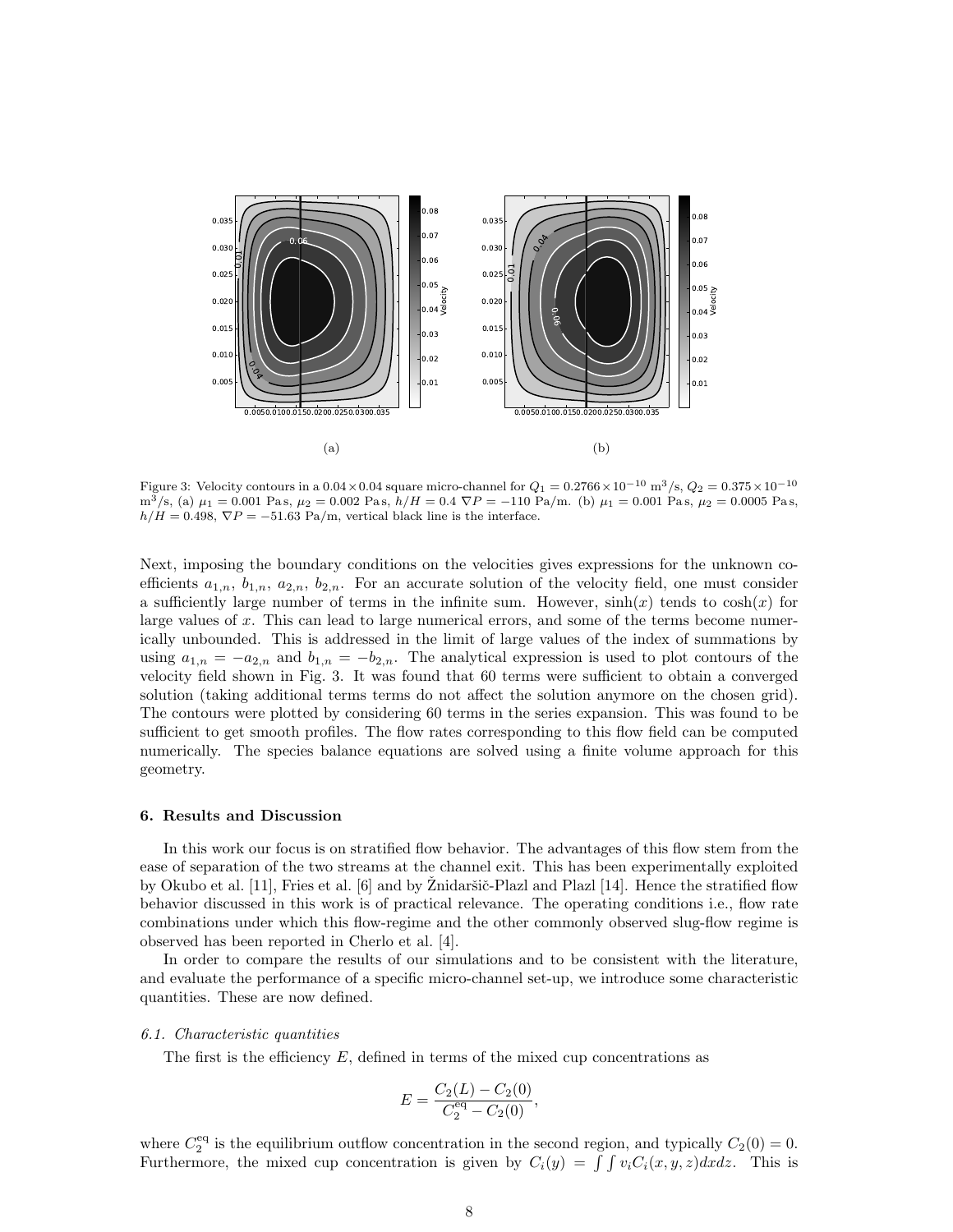

Figure 4: Comparison of the symbolic solution with 50 terms and the numerical computation in PFR. Here  $H =$  $410^{-4}$  m,  $h = 210^{-4}$  m,  $Q_1 = Q_2 = 14.2857 \times 10^{-6}$  m<sup>2</sup>/s,  $K = 4.14$ ,  $D_1 = 7.4 \times 10^{-9}$  m<sup>2</sup>/s,  $D_2 = 5.64 \times 10^{-8}$  $m^2/s$ . Full line is the average concentration for  $x > h$  and the dashed line the concentration at  $x = 0.75H$  from the symbolical computation. The triangles are the corresponding computed values with the numerical computation, where a grid with 100 points per phase is considered.

a measure of how close the exiting stream is to equilibrium. The overall residence time *t*res is defined as

$$
t_{\text{res}} = \frac{WHL}{Q_1 + Q_2}.
$$

For a given length L, a unique residence time and an efficiency  $E(L)$  is obtained.  $E = 1$  corresponds to the situation when the exiting streams are in equilibrium and no further separation can take place.

The second characteristic which can describe the system is the extraction ratio  $E_r$ . It represents the fraction of the amount of solute that has been fed to the system which is removed by the second fluid. This is defined as

$$
E_r = \frac{1}{C^{\text{in}} Q_1} \int_0^W \int_h^H v_2(x, z) C_2(x, L, z) \, \mathrm{d}x \mathrm{d}z
$$

Note that

$$
E = E_r \left( K \frac{Q_1}{Q_2} + 1 \right).
$$

#### *6.2. Model validation*

The models developed are used to calculate the mass transfer characteristics under stratified flow conditions. The numerical algorithm proposed is validated with the symbolic solution for the plug flow regime. The simulation was performed for  $D_1 = D_2 = 7.4 \times 10^{-9} \text{ m}^2/\text{s}; v_1 = v_2 = 0.0714$  $m/s$ ,  $K = 4.14$ . For the symbolic solution the number of terms taken in the series expansion is 50 while the number of grid points taken in the transverse direction to the flow is 100 in each of the fluids for the numerical calculation. The concentration profiles obtained using the two approaches are shown in Fig. 4. Here a concentration at a transverse location and also the average concentration in the second fluid is shown. It is seen that the predictions of the two approaches are in perfect agreement.

As a further validation, the results of the 1D laminar flow should be approached by the 2D laminar flow by increasing the width of the channel. In Fig. 5 we see how increasing the width *W* results in the 2D efficiency profiles converging to the 1D profile. It is seen that the ratio of *W/H* should be around 25 for the 1D approximation to hold. Qualitatively the trends in the behaviour predicted by the 1D and 2D models always coincide. However for comparison of model predictions with actual micro-channel experiments the 2D numerical approximation must be used. This is necessary as the computed interface position *h* is very different between the two approaches for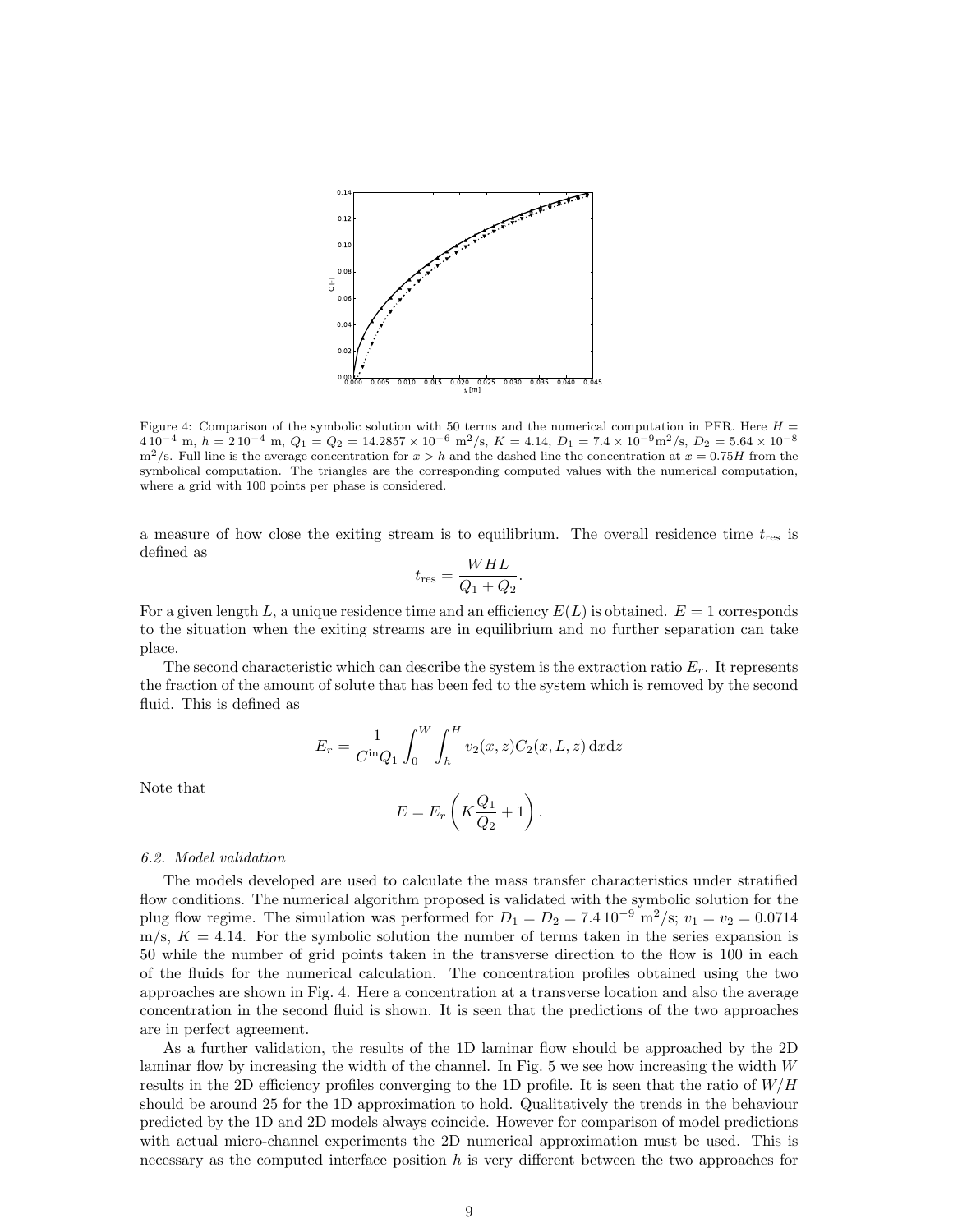

Figure 5: Convergence of the 2D efficiency to the 1D case. Full line is solution with the 1D model with  $H = 410^{-4}$ m,  $\mu_1 = 0.001025 \text{ kg/m/s} = \mu_2/2$ ,  $Q_1 = 2 Q_2 = 14.286 \times 10^{-6} \text{ m}^2/\text{s}$ ,  $K = 4.14$ ,  $D_1 = 2 D_2 = 7.4 10^{-9} \text{ m}^2/\text{s}$ . For 2D, dashed line, dash-dot, and dotted line are  $W = 10^{-4}$ ,  $10^{-3}$ ,  $10^{-2}$ m respectively, and with  $Q_1 = W \times 14.286 \times 10^{-6}$  $m^3/s$ .



Figure 6: Comparison of (a) the dimensionless mixed cup concentration, dashed line aqueous phase, solid line organic phase; (b) extraction ratio, with the experimental results given in Žnidaršič-Plazl and Plazl [14] as symbols.

small widths and can significantly affect the quantitative results. For example, for the curves in Fig. 5 we have  $h = 0.526H, 0.576H,$  and  $0.579H$  respectively as we increase W, while the 1D case gives  $h = 0.580H$ .

Furthermore, all numerical simulations were checked to verify the conservation of mass.

# *6.3. Comparison with experimental results*

To the best of our knowledge we are not aware of any studies where extraction has been studied in the presence of electro-osmotic flow. The results from experimental studies under laminar flow conditions are hence used for validating the model predictions. As we will show, the predictions of the model compare favorably with the experimental results. In the next section we use the model to investigate if the plug flow conditions (electro-osmotic flow) can give better mass transfer performance as compared to the laminar flow conditions.

# 6.3.1. Comparison with  $\check{Z}$ nidaršič-Plazl et al

We first validate the numerical code with the behavior of a channel with a rectangular crosssection. The predictions of the model are compared with experimental results of Znidaršič-Plazl and Plazl [14] in Fig. 6. Here we depict the variation of the dimensionless mixed average concentration and the extraction ratio on the flow-rate. There is a good agreement between the experimental data and the model predictions, even though the model is based on a simplified geometry and assumes fully developed flow. For the higher flow rates (and hence low residence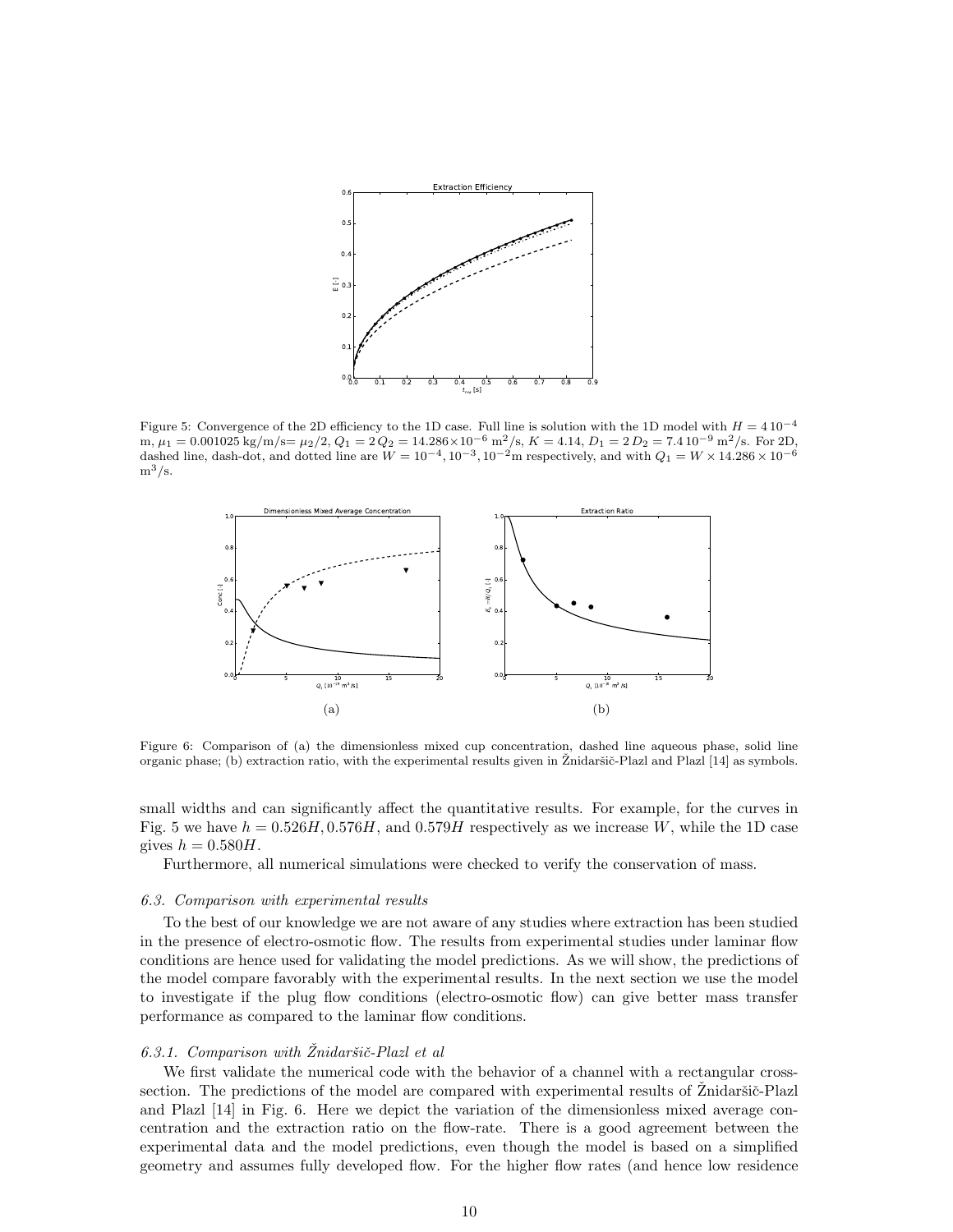

Figure 7: Comparison of our model predictions of the extraction ratio with the experimental results given in Okubo et al. [11] as symbols.



Figure 8: Comparison of our model predictions of the extraction ratio versus residence time and flow rate with the experimental results given in Fries et al. [6] as symbols.

times), the model underestimates the extraction ratio (the outlet concentration of  $C_1$  is lower than that predicted by the model).

#### *6.3.2. Comparison with Okubo et al*

A comparison of our model predictions with the experimental results of Okubo et al. [11], is shown in Fig. 7. Here the horizontal dashed line shows the extraction ratio at equilibrium. The agreement of our model is similar to that obtained by the model presented in Okubo et al. [11]. We notice that now the model overestimates the experimental results for the flow rates used. In this experiment the total length of the micro-channel is short ( a straight channel of 33 mm is used as opposed to the 332 mm zigzag channel in Znidaršič-Plazl and Plazl  $[14]$ ). Consequently the residence times are low and equilibrium is not reached and the performance of the system is far from the equilibrium conditions.

# *6.3.3. Comparison with Fries et al*

In Fig. 8 we compare the predictions of the model with the experimental results of Fries et al. [6]. The same experiment was analysed in Malengier et al. [10], but is shown here to allow comparison with the previous two experiments. Therefore, the figure shows the extraction ratio versus residence time and flow rate. The model predictions agree reasonably well with the experimental data, both qualitatively as well as quantitatively for most conditions. There are some conditions under which there are deviations. The equilibrium extraction ratio is 0.8, which is seen as a clear upper bound in the figure. Decreasing the channel width leads to an enhancement of the extraction efficiency, see Fig.  $8(a)$ . This is to be expected as now we have lowered the diffusional resistance for the species to go from one phase to another. The slope for small residence times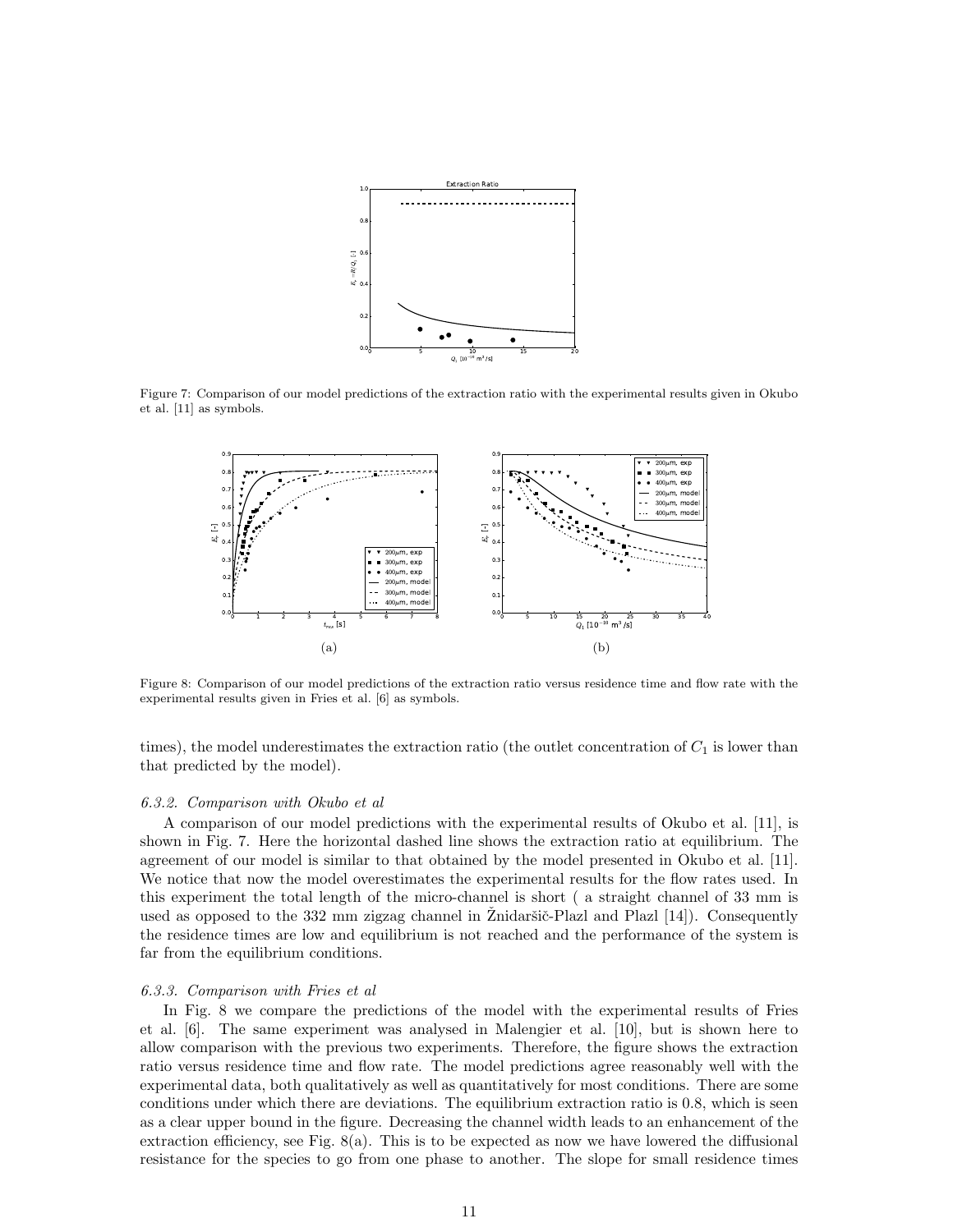

Figure 9: Comparison of 3D laminar flow (full line) and plug flow (dashed line) for *H* = 4 10*−*<sup>4</sup> m, *W* = 1*.*4 10*−*<sup>4</sup> m, *µ*<sup>1</sup> = 0*.*001025 kg/m/s= *µ*2*/*2, *Q*<sup>1</sup> = 2 *Q*<sup>2</sup> = 14*.*286 10*−*6*W* m3/s, *K* = 4*.*14, *D*<sup>1</sup> = 2 *D*<sup>2</sup> = 7*.*4 10*−*<sup>9</sup> m2/s. Left: extraction ratio, Right: extraction efficiency.

before achieving the equilibrium is the steepest for  $W = 200 \mu m$  and decreases with increasing channel width. This means that for high throughput values, small changes of the volumetric flow rate result in a significant change of the extraction efficiency when the channel width is low.

The mismatch between the model predictions and the experimental results for the smallest channel  $(6 \times 10^{-10} < Q_1 < 20 \times 10^{-10})$  and for the largest channel for high residence time  $(Q_1 < 7 \times 10^{-10})$  can be attributed to several factors. First, no parameter fitting was done. In the simulations constant values for the diffusivity of vanillin in the two fluids is used. This has been estimated as  $D_{\text{water}} = 7.4 \, 10^{-9}$  and  $D_{\text{tol}} = 5.64 \, 10^{-8} \, \text{m}^2/\text{s}$ . The experiments in the bigger 400*µ*m channel reaches only an extraction ratio of 0*.*7. We attribute this to the fact that the actual interface is farthest from the mid point for this dimension since in the experiments the two liquid streams were separated at the mid-point. For the 200*µ*m channel, the diffusional resistance is lowered and equilibrium is attained faster experimentally as compared to the larger channels. The model predictions are in an overall sense consistent with the experimental measurements. This can be seen in the trends in the predicted values of  $E_r$  which follow the trends of the experimental measurements. Specifically as we increase the size of the channel the time required for the same  $E_r$  is more when the size of the channel is increased.

Having validated the model with experiments from the literature we now use it to analyse the effect of different parameters or operating conditions on mass transfer performance. Mathematical modelling is ideally suited for such an investigation and the insight it provides can be used to optimally design experiments.

# *6.4. Plug flow versus Laminar flow*

It is well known that electro-osmosis can be used to modify flow-fields in micro-channels. Here an electric field induces an electro-osmotic effect and renders the flow more like an ideal plug flow where the dispersion effects are reduced. The effect of axial dispersion is normally thought of as one which reduces the efficiency of a process. To understand the role of dispersion a comparison is made between two cases one where the flow-field is laminar and the other where the flow of each liquid resembles an ideal plug flow. For a fair comparison the laminar flow is first simulated for a fixed value of individual flow-rates. In the simulation of the plug flow field the interface height is kept the same and the velocities of each of the phases is such that the flow rates are the same as in the laminar case. The velocities hence are the average of the profiles found in the laminar case. This ensures us that the residence time of each fluid as well as the overall residence time is matched for the two cases.

The behaviour of the laminar flow system is found to be superior to that of the PFR. For  $Q_1 = 24.28 \times 10^{-6}$  m<sup>2</sup>/s and  $Q_2 = Q_1/2$ ,  $D_1 = 7.4 10^{-9}$  m<sup>2</sup>/s and  $D_2 = 14.8 10^{-9}$  m<sup>2</sup>/s and  $\mu_1 = 0.001 \text{ kg/m/s}$  and  $\mu_2 = 0.00025 \text{ kg/m/s}$  the efficiency for the laminar flow field was found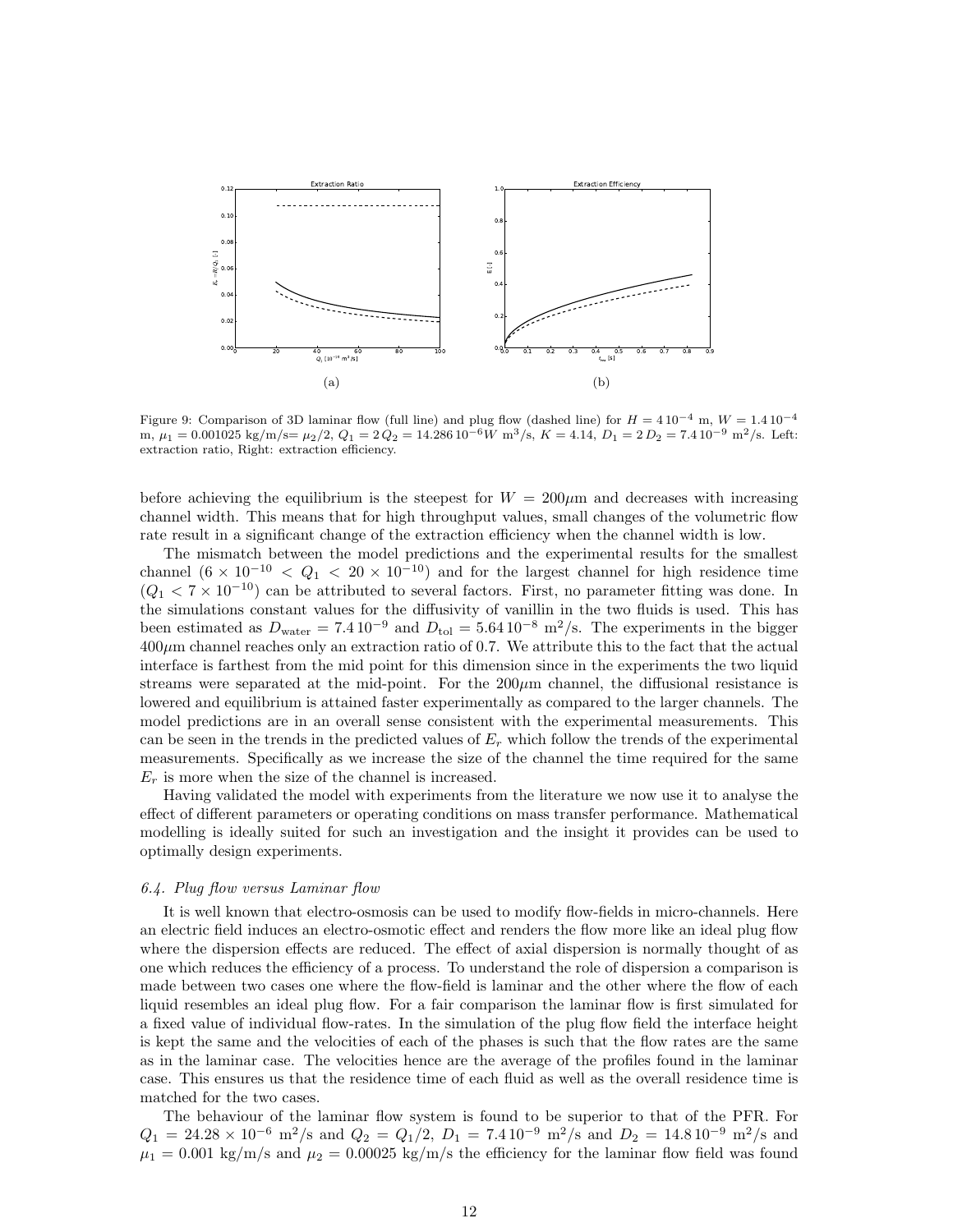

Figure 10: Comparison of the laminar flow versus PFR in terms of the interface height, fixed *Q*<sup>1</sup> and *Q*2. Full line is laminar flow with *h* = 0*.*536*H*, dashed line PFR with same interface position. Diamond markers are PFR with  $h = 0.3H$ , dotted line PFR with  $h = 0.7H$ , and dash-dot line PFR with  $h = 0.8H$ .

to be 0*.*6838 and for the plug flow field was 0*.*5882 for the flat plate geometry. To confirm this the system was simulated for different flow-rate combinations such that the ratio was constant. This is equivalent to varying the residence time of the system. The results for this are shown in Fig. 9 for the rectangular micro-channel. Here it is seen that for all residence times the PFR performs worse than the laminar system as far as the extraction efficiency is concerned. The same trends were found for different parameter combinations.

This counter-intuitive result can be explained by looking at the magnitude of the velocity prevailing at the interface. In the plug flow situation the velocity magnitude is less than that in the laminar reactor. This arises since the laminar flow-field satisfies the no slip behaviour at the interface. The average velocity in the fluid is lower than that at the interface in the laminar flowfield in at least one of the phases (since the laminar flow-field has to satisfy the no-slip boundary condition). Consequently the mass transfer rate across the interface in the PFR is lower than that in the laminar flow regime and this gives rise to a deterioration in the performance in the equivalent plug flow system.

# *6.5. Effect of interface position in plug flow*

In microfluidics it is possible to operate systems under a constant flow-rate or a constant pressure drop. In the case of pumps delivering a constant flow-rate, the imposition of an electric field to switch on the electro-osmotic effect would result in modulation of the flow-fields of the different phases. This in turn would mean that the height of the interface would change. To understand this behaviour numerical simulations have been performed by varying the height of the interface and assuming the velocity field to be a plug flow. When *h* decreases keeping the flowrate *Q*<sup>1</sup> fixed the residence time of the first fluid decreases and that of the second fluid increases. This is expected to reduce the extraction efficiency as now the time spent by the first fluid in the micro-channel is less and the residence time of the second fluid increases. Both effects tend to make the efficiency poor.

Similarly it can be argued that when *h* increases, *E* becomes higher. The dependency of *E* on residence times is shown in Fig.  $10(a)$ , and indeed shows the expected behaviour. As h increases the performance in the plug flow exceeds that of the laminar flow. The same holds true for the extraction ratio, Fig. 10(b).

# **7. Conclusions**

In this work the mass transfer behaviour in a stratified flow in a micro-channel has been analysed. The focus of the work is on determining the improvement in extraction when the flow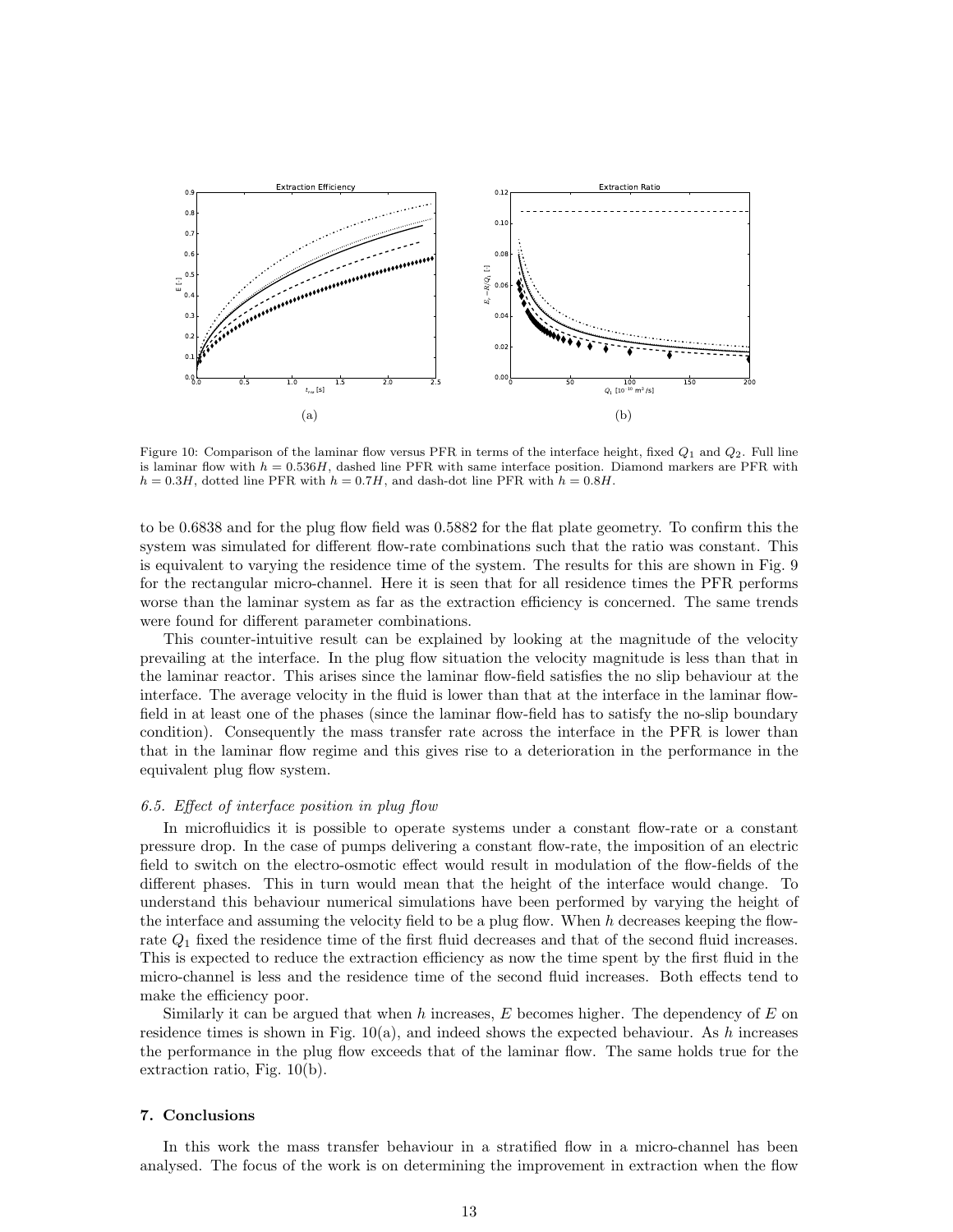field shifts from a laminar parabolic shape to a plug flow profile. The velocity and the concentration profiles were obtained symbolically for the plug flow system when the flow was between two flat parallel plates. The plug flow profile was found to perform worse than the laminar flow when the interface position and the residence times of each of the phases was kept the same. This is attributed to the lower velocity prevailing at the interface.

In this work we view electro-osmosis as a method to induce plug flow behavior. In the case of organic pollutants being extracted from an organic phase to an aqueous phase the effect of electric field on mass transfer will be minimal. The electric field modifies the flow-field from laminar to plug flow. The effect of this modification from laminar flow to plug flow is analysed in this work. The study shows clearly that the effect of electro-osmosis is beneficial only when the location of the interface height is modified in a particular direction by applying an electric field. It is detrimental otherwise.

It is shown that by controlling the interface height the plug flow profile can give a better performance than the laminar flow profile. But now the residence time of the fluids are different from that prevailing in the laminar flow. This shows that the effect of electro-osmosis can be beneficial only under certain operating conditions.

| Notation       | Definition                  | Unit                                    | Typical value  |
|----------------|-----------------------------|-----------------------------------------|----------------|
| E              | Extraction efficiency       |                                         | $0 - 1$        |
| $E_r$          | Extraction ratio            |                                         | $0 - 0.7$      |
| H              | Height of the micro-channel | m                                       | $510^{-4}$     |
| $h_{\cdot}$    | Interface position          | m                                       | $0.1H - 0.9H$  |
| К              | Distribution ratio          |                                         | $0.1 - 5$      |
| L              | Length of the micro-channel | m                                       | $0.01 - 0.05$  |
| $t_{\rm res}$  | Residence time              | S                                       | $1 - 10$       |
| W              | Width of the micro-channel  | m                                       | $10^{-4}$      |
| $\nabla P$     | Pressure gradient           | $Pa~m^{-1}$                             | $1000 - 25000$ |
| $\mu_1, \mu_2$ | Viscosity in zone 1, 2      | $\text{kg } \text{m}^{-1}\text{s}^{-1}$ | $10^{-3}$      |
| $C_1, C_2$     | Concentration solute        | mol $m^{-3}$                            | $0.1 - 10$     |
| $D_1, D_2$     | Diffusion coefficient       | $\rm m^2s^{-1}$                         | $510^{-9}$     |
| $Q_1, Q_2$     | Flow rate                   | $\rm m^2s^{-1}$ (1D) or                 | $10^{-6}$      |
|                |                             | $\rm m^3s^{-1}$ (2D)                    | $10^{-9}$      |
| $v_1, v_2$     | Velocity                    | $\mathrm{m} \mathrm{~s}^{-1}$           | 0.05           |

#### **Nomenclature**

#### **Acknowledgement**

The authors thank Roger Van Keer, coordinator of the research group NaM<sup>2</sup>, for his continuous interest and stimulation. The third author thanks the MaCKIE project (BOF-GOA 01GA0405) of Ghent University which made the collaboration of the 3 authors possible.

- [1] Ahmed-Omer, B., Barrow, D., Wirth, T., 2008. Effect of segmented fluid flow, sonication and phase treansfer catalysis on biphasic reactions in capillary microreactors. Chemical Engineering Journal 135, S280–S283.
- [2] Burns, J., Ramshaw, C., 1999. Development of micro-reactor for chemical production. Chemical Engineering Research and Design 1, 206–211.
- [3] Burns, J., Ramshaw, C., 2001. The intensification of rapid reactions in multiphase systems using slug flow in capillaries. Lab on a Chip 1, 10–15.
- [4] Cherlo, S., Kariveti, S., Pushpavanam, S., 2010. Experimental and numerical investigations of two-phase (liquid-liquid) flow behavior in rectangular microchannels. Industrial and Engineering Chemistry Research 49 (2), 893–899.